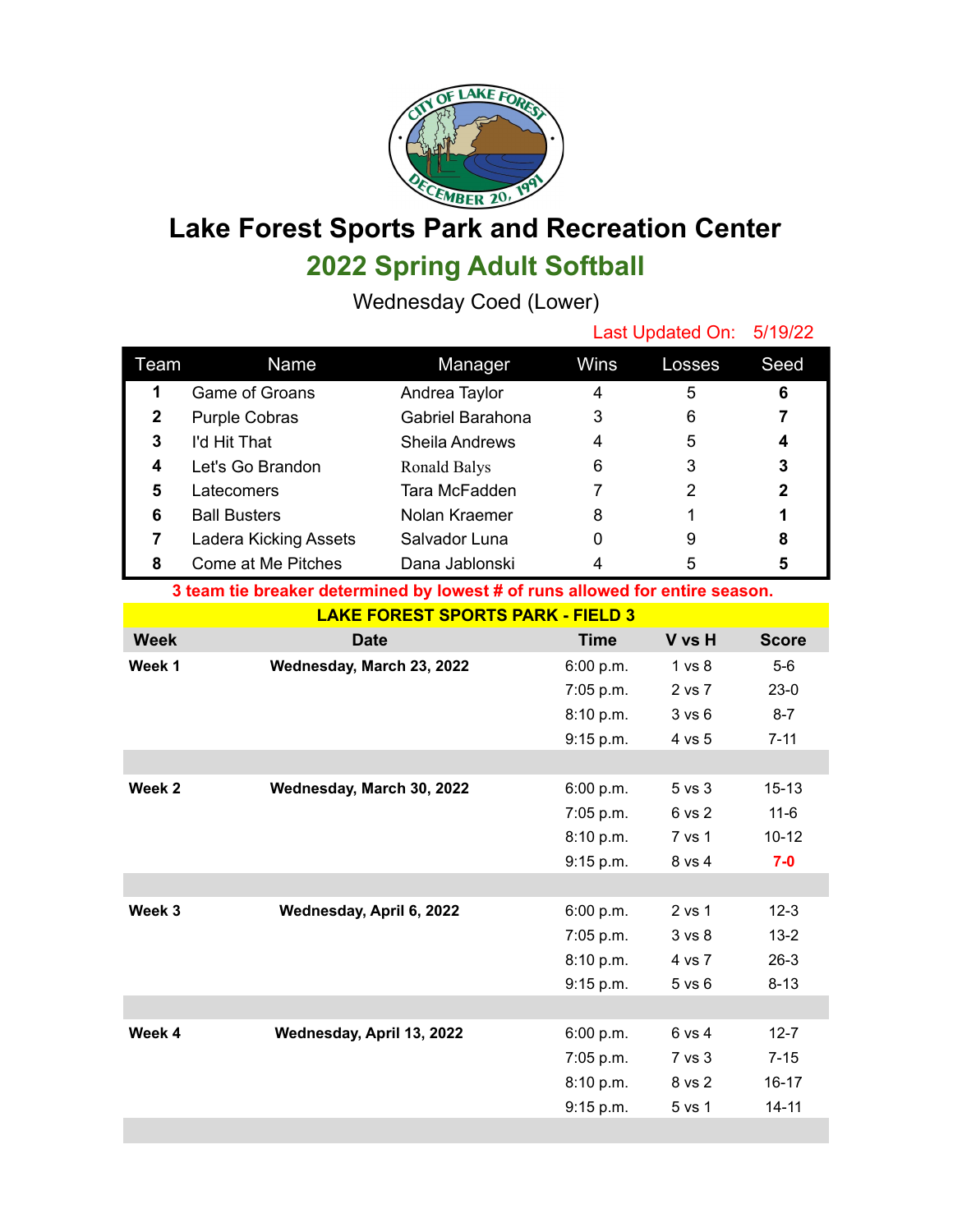| Week 5 | Wednesday, April 20, 2022             | 6:00 p.m. | 3 vs 1            | $7 - 8$   |
|--------|---------------------------------------|-----------|-------------------|-----------|
|        |                                       | 7:05 p.m. | 4 vs 2            | $13-9$    |
|        |                                       | 8:10 p.m. | 5 vs 8            | $19 - 5$  |
|        |                                       | 9:15 p.m. | 6 vs 7            | $13-9$    |
|        |                                       |           |                   |           |
| Week 6 | Wednesday, April 27, 2022             | 6:00 p.m. | 7 vs 5            | $3 - 14$  |
|        |                                       | 7:05 p.m. | 8 vs 4            | $6 - 12$  |
|        |                                       | 8:10 p.m. | 6 vs 3            | $14 - 12$ |
|        |                                       | 9:15 p.m. | 1 <sub>vs</sub> 2 | $14 - 12$ |
|        |                                       |           |                   |           |
| Week 7 | Wednesday, May 4, 2022                | 6:00 p.m. | 4 vs 2            | $19-13$   |
|        |                                       | 7:05 p.m. | 5 vs 1            | $10 - 11$ |
|        |                                       | 8:10 p.m. | 6 vs 3            | $14 - 13$ |
|        |                                       | 9:15 p.m. | 7 vs 8            | $9 - 10$  |
|        |                                       |           |                   |           |
| Week 8 | Wednesday, May 11, 2022               | 6:00 p.m. | 8 vs 6            | $10 - 18$ |
|        |                                       | 7:05 p.m. | 7 vs 5            | $8 - 14$  |
|        |                                       | 8:10 p.m. | 1 vs 4            | $2 - 16$  |
|        |                                       | 9:15 p.m. | $2$ vs $3$        | $4 - 10$  |
|        |                                       |           |                   |           |
| Week 9 | Wednesday, May 18, 2022               | 6:00 p.m. | 8 vs 7            | $10-1$    |
|        |                                       | 7:05 p.m. | 1 v s 6           | $15 - 16$ |
|        |                                       | 8:10 p.m. | 2 vs 5            | $11 - 26$ |
|        |                                       | 9:15 p.m. | 3 vs 4            | $4 - 18$  |
|        | <b>BLAVAPPA, PARA PPAILA ARVAILAP</b> |           |                   |           |